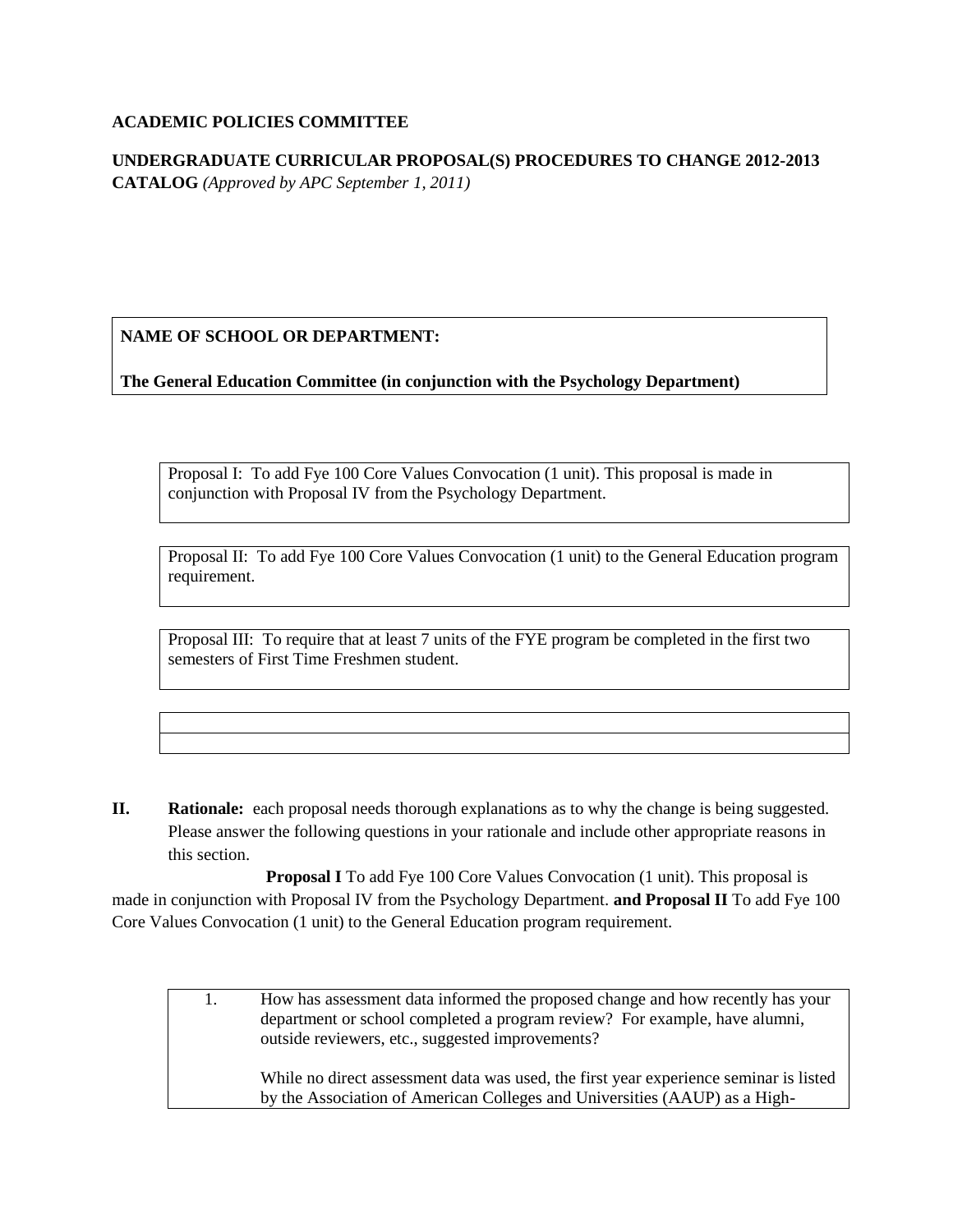#### Impact Educational Practice.

2. What are comparable universities and colleges doing?

# **APU**

**LDRS 100 Beginnings: Personal Development and the College Experience (1)** This course is required of all traditional freshmen during their first semester of college. It is a one-semester course that introduces the idea of self-discovery and growth and how it can be the focus of the student's education. The goal is for the student to begin exploring how to make his/her education relevant and meaningful. Emphasis is on assisting the student in becoming aware of what learning opportunities and support are available to the student, where those resources may be found, and the rights and responsibilities of being an Azusa Pacific University student. *Meets the general studies requirement for University Skills and Requirements.*

Biola

**BBST 103 - Biblical Interpretation & Spiritual Formation**

Equipping to interpret and apply the Bible in accurate and dynamic ways for spiritual transformation and character formation. **Note(s):** Must be completed during the first year. **Unit(s):** 3.

**BBST 105 - Foundations of Christian Thought**

Introduction to theology with special emphasis on learning to do theology, understand the doctrine of Scripture, introduce the integration of various fields of knowledge with the Bible, and see the importance and development of a Christian world view. **Note(s):** Must be completed during the first year. **Unit(s):** 3. Calvin College

The First Year Prelude Program introduces students to the mission and community of Calvin College. This six-week course is a gateway and integral component of IDIS W50 (Developing a Christian Mind) and serves as a prerequisite to the Cross-Cultural Engagement (CCE) core requirement.

Prelude is a one-credit course that all first year students take during their first semester. Prelude provides students with a common intellectual experience and a rudimentary introduction to several important aspects of Calvin's community: a Christian worldview, cultural discernment, responsible freedom, justice, and vocation.

## **Developing a Christian Mind (DCM)**

Developing a Christian Mind (DCM) is a first-year core course that introduces students to the central intellectual project of Calvin College, the development of a Christian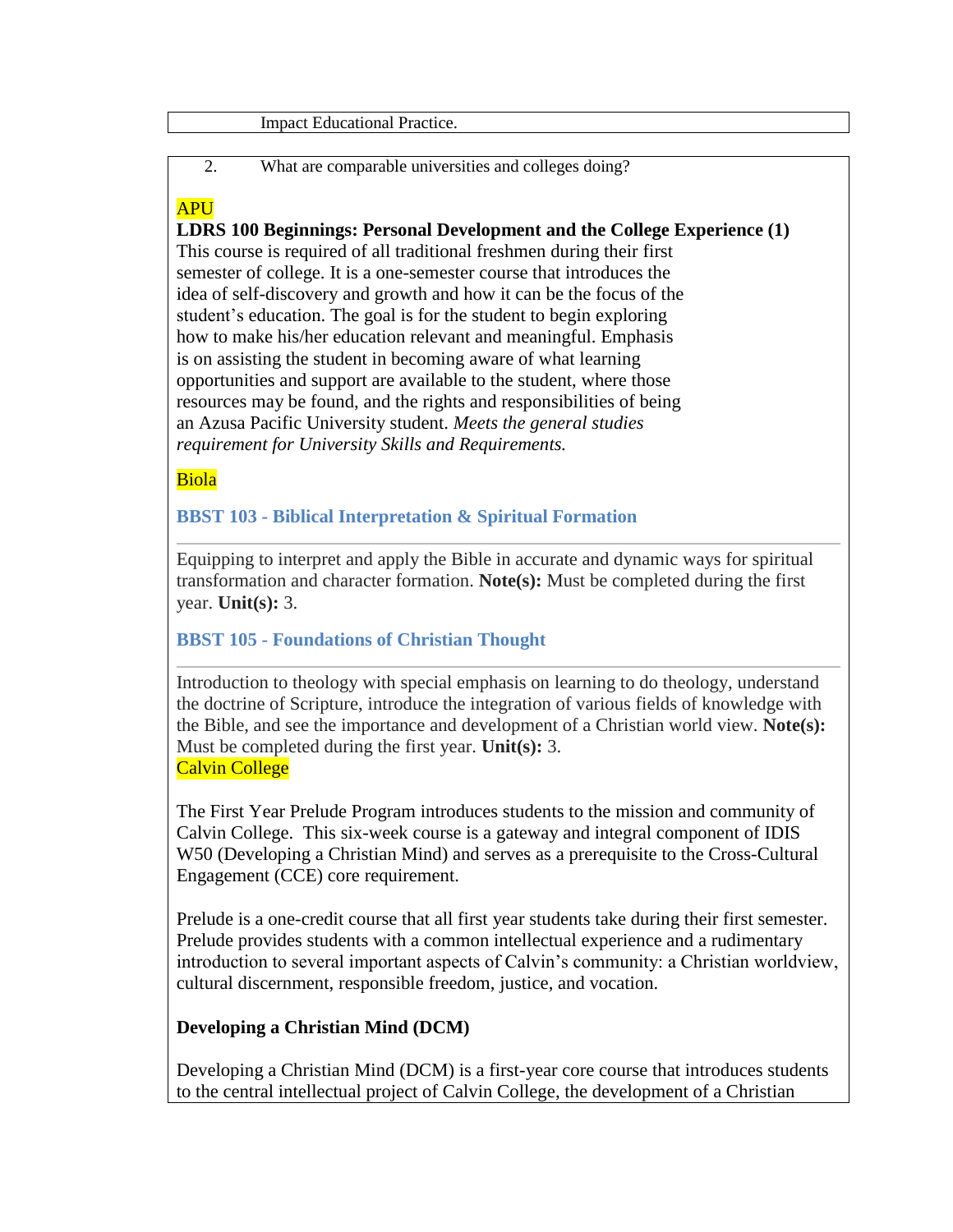worldview, and a faith-based engagement with culture. All DCM sections include common readings and plenary lectures, which sketch out the broad contours. Each section then works out the implications of a Christian frame of reference in relation to an issue of contemporary relevance. Student evaluation is based on classroom participation, quizzes on the readings and lectures, writing assignments or presentations, and a final exam.

### Eastern Nazarene College

**CC101 First Year Seminar (3 cr.)** An introduction to the Eastern Nazarene College experience through a discussion of the following: the nature and purpose of the liberal arts education, Christian worldview, personal development, values, and academic and social adjustment. This course may be taken for graduation credit.

### Gordon College

**COR107, 108, 109 The Great Conversation: Foundations in Thinking, Reading and Writing (4)**—Introduces Christian liberal arts tradition through reading, discussing and writing about works and ideas of some of the greatest writers of all time. Develops disciplines of listening and reading, speaking and writing, with emphasis on developing writing process through engaging multiple forms and drafts, and giving and receiving feedback. COR108, 109 divide COR107 over two termss (2, 2).

Mount Vernon Nazarene

### **ITD1101G Introduction to the Christian Liberal Arts Experience [1].**

An introduction to the Christian liberal arts experience focusing on developing a Christian worldview and understanding the foundational principles of a Christian university. Special emphasis is given to the Mount Vernon Nazarene University culture, and refining the skills and habits essential to the educated Christian. Enrollment is required in the first semester of attendance unless the student's high school GPA falls below 2.50 and the student takes [ITD1002G](http://www.mvnu.edu/catalog/1112/itd1002g-university-success-strategies-2.htm) and [ITD1011G](http://www.mvnu.edu/catalog/1112/itd1011g-critical-thinking-1.htm) instead.

Northwest Nazarene University

## **HUMN1010. Cornerstone (3)**

This course is intended to help students develop a life-long passion for learning. They will explore the habits of mind of various academic disciplines and discover differing perspectives on the pursuit of knowledge as well as their commonalities and connectedness. Students will be introduced to the four University outcomes, develop skills necessary for a successful college experience, and begin collecting a portfolio to document their learning and track their personal, spiritual, and academic growth throughout their college career.

**Olivet Nazarene University**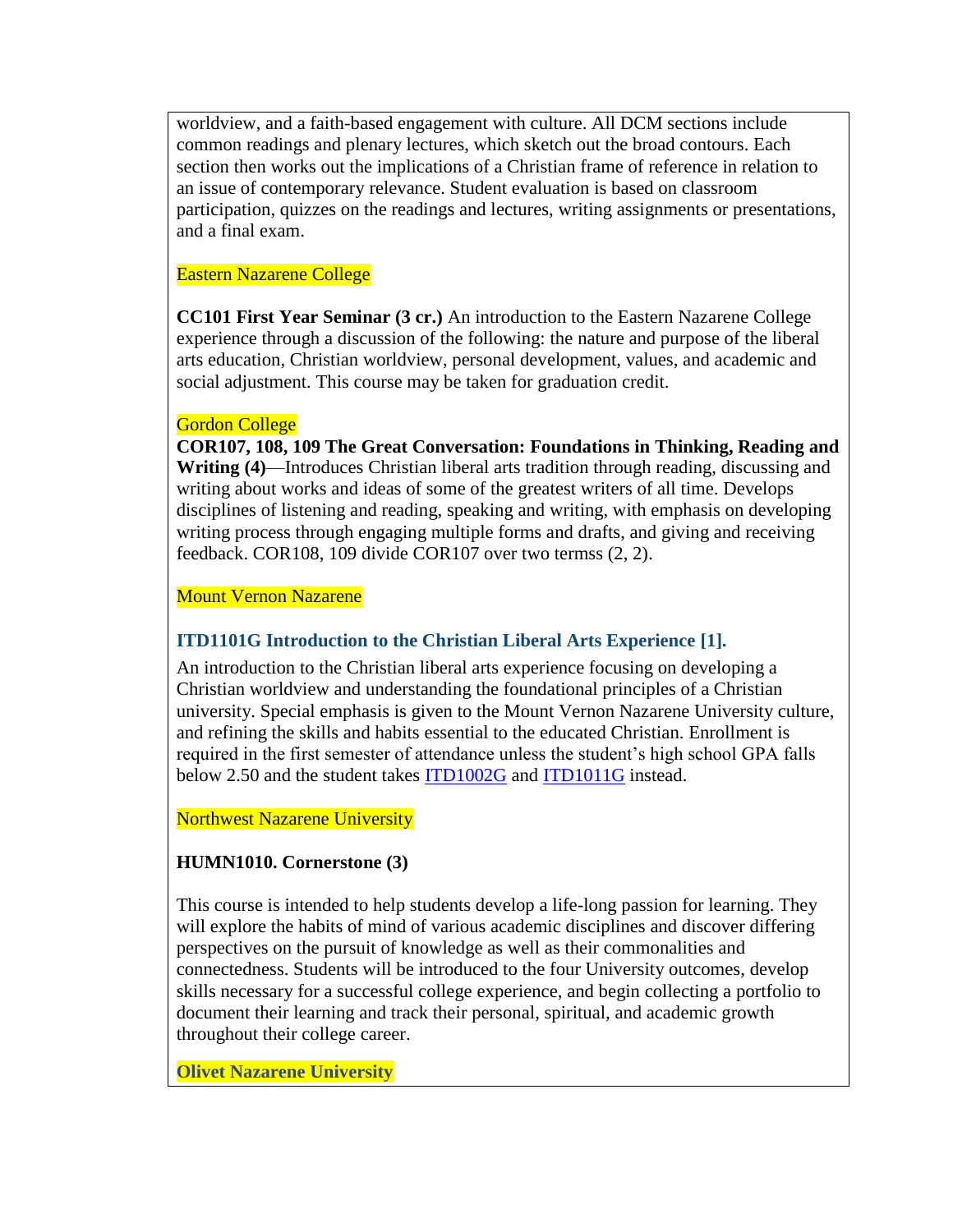### **THEO 101 — Christian Formation. 3 hours.**

This course is designed to explore issues of the church, holy and ethical living, church/faith development, spiritual disciplines and church practices, and distinction between vocation and occupation. This course will not only prioritize areas of the church, spiritual formation, and theological ethics, but will also prepare the way for engagement with Scripture.

#### Taylor University

#### **IAS 110 3 hours**

### **Foundations of Christian Thought**

An introduction to the liberal arts and the integration of faith and learning. In addition to large group lectures, the course includes small group discussion sessions led by faculty and staff. The discussion sessions further develop the themes for the course. The primary thrust is to use the central theme of human nature to introduce the student to basic areas of understanding that undergird the intellectual growth process at Taylor. *Required of all students. Meets general education requirement. Offered fall semester*. **Westmont College** 

**1. Philosophical Reflections for the Christian Liberal Arts.** Students will focus on

how we can establish and know truths—or on how we can clarify and enact ethical values. Students in these courses should: understand the nature and strength of competing truth claims, or know how to apply various criteria of evaluation to the moral life; recognize the possibility and importance of drawing meaningful conclusions about matters of truth or ethical value; emerge with a sense of how to think Christianly about critical, normative, and evaluative questions of truth and values.

### **Wheaton College**

**BITH 111. Gospel, Church, and Culture.** An introduction to Christian faith and the evangelical Protestant heritage. The course gives special attention to the church's engagement with culture and society and to the exploration of the integration of faith and learning in a liberal arts context. (2)

3. Is the change related to stipulations imposed by outside accrediting agencies (addressing standards, etc.)? No it is not. **Should I reference WASC here?**

4. How does the proposed change relate to the mission of the university? The General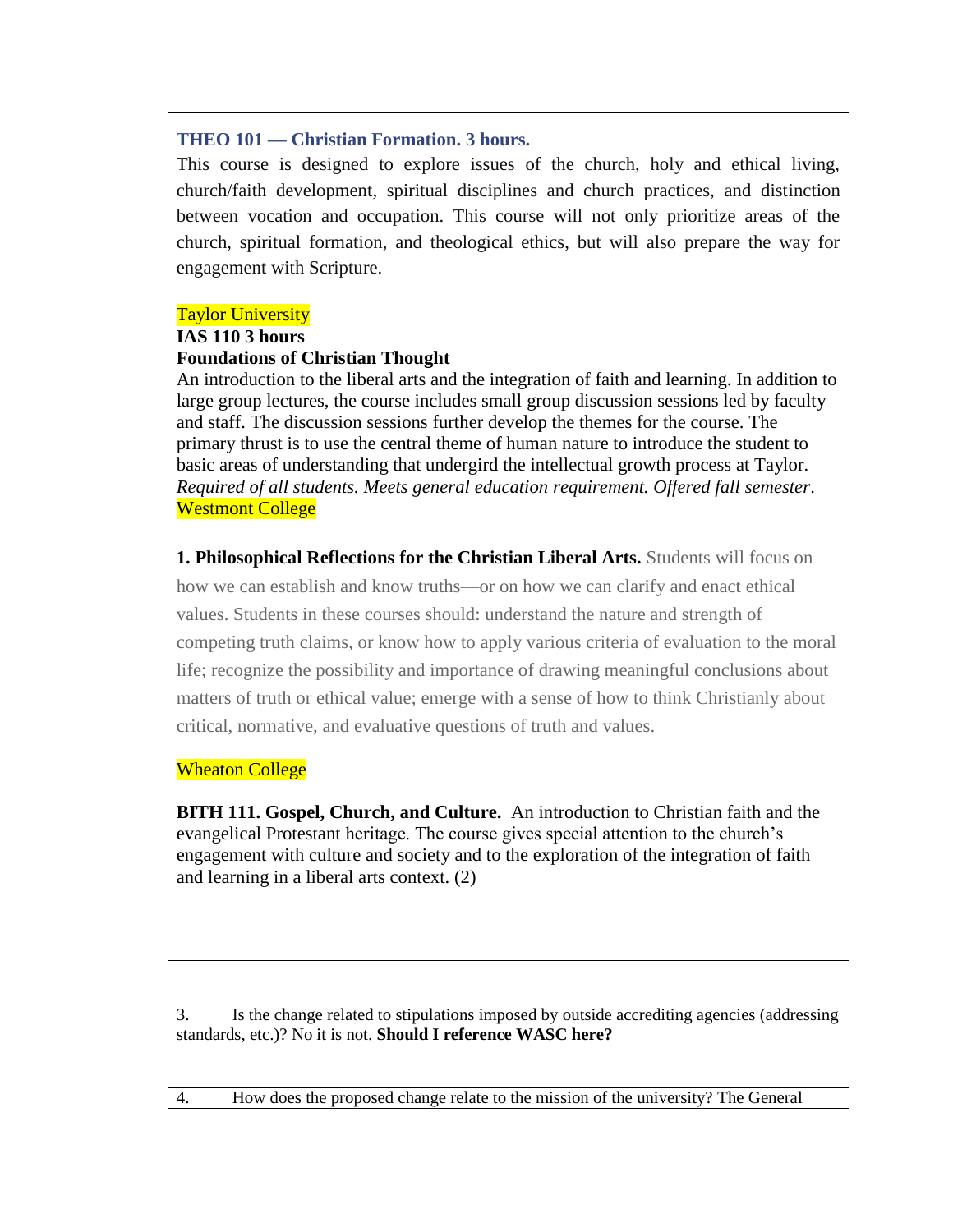Education Committee believes that the proposed change will help incoming students become more conversant in the university's core values thus supporting the university's mission.

5. How does the change accommodate the department or school's learning outcomes for the major, minor, concentration, etc.? For instance, does the change help balance out the curriculum, or does it fill in a missing gap that would help strengthen the program? Does it add breadth or depth, etc.?

The change will help the university more fully define learning outcomes for the First Year Experience program and the General Education program. Consequently, it will fill in a gap in the way the core curriculum is communicated to students. **Reference the GE/SEE outcomes already approved by the faculty.**

6. What impact will it have on the size of the major, minor, etc.? Because this proposal is being submitted in conjunction with Proposal IV from the Psychology Department, it will not have an impact on the size of the General Education program.

7. Will the change(s) be sustainable with human and financial resources? Yes. There is no net gain in the human and financial resources required.

8. State other rationale that you deem appropriate.

I. **Rationale:** each proposal needs thorough explanations as to why the change is being suggested. Please answer the following questions in your rationale and include other appropriate reasons in this section.

**Proposal III** To require that at least 7 units of the FYE program be completed in the first two semesters of First Time Freshmen student.

1. How has assessment data informed the proposed change and how recently has your department or school completed a program review? For example, have alumni, outside reviewers, etc., suggested improvements? No direct assessment data has informed this proposal.

2. What are comparable universities and colleges doing? Schools who have a dedicated first year experience program require the completion of those courses in the program in the first year.

3. Is the change related to stipulations imposed by outside accrediting agencies (addressing standards, etc.)? WASC officials have encouraged the university to develop a more coherent first year experience program.

4. How does the proposed change relate to the mission of the university? The proposal allows the university to actually offer the first year experience it describes in the catalog.

5. How does the change accommodate the department or school's learning outcomes for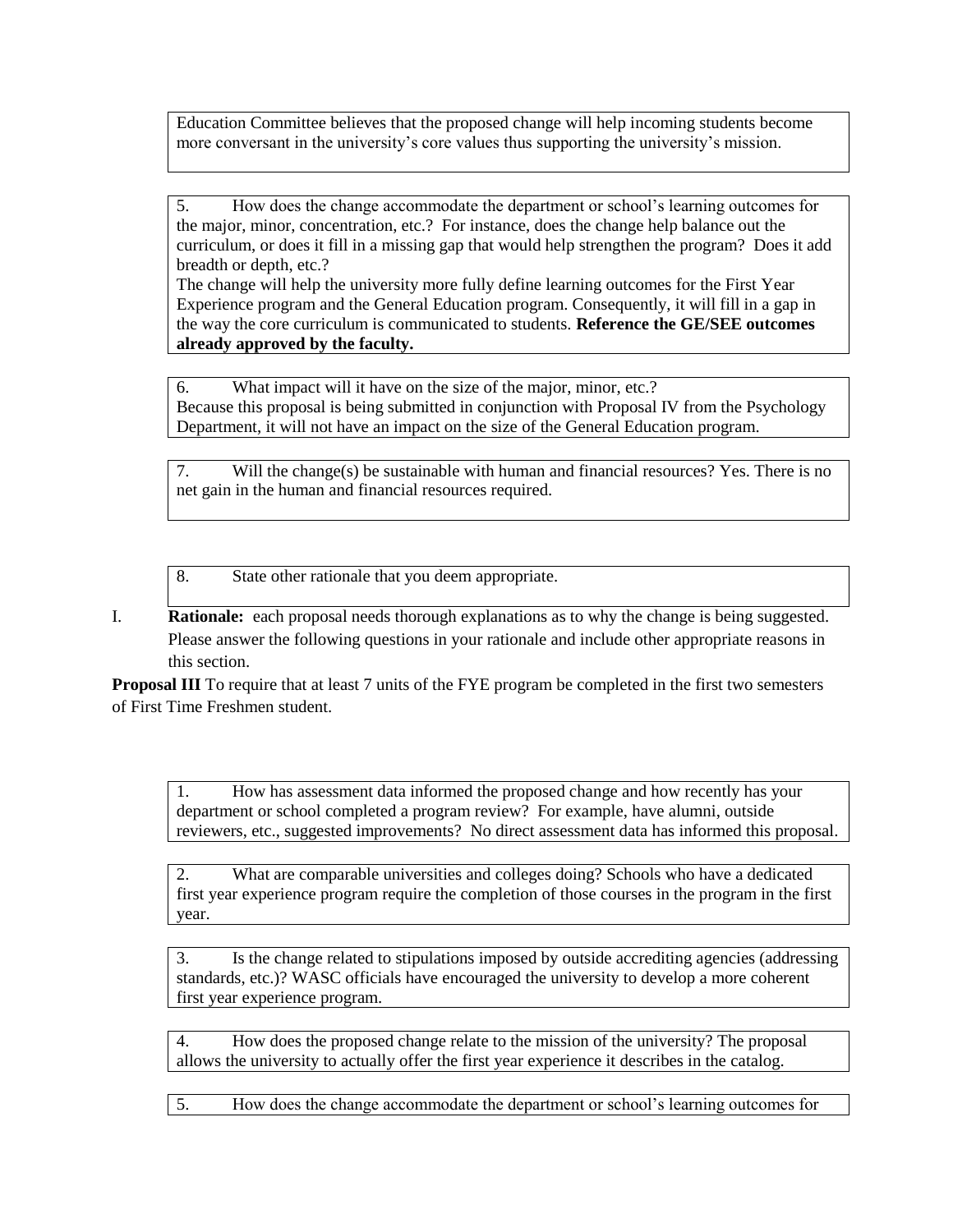the major, minor, concentration, etc.? For instance, does the change help balance out the curriculum, or does it fill in a missing gap that would help strengthen the program? Does it add breadth or depth, etc.?

The learning outcomes will be much easier to assess if the program is completed in a timely manner.

6. What impact will it have on the size of the major, minor, etc.? The GE program will not grow in size. But the courses will have to be offered in a manner allowing students in all major program to complete at least 7 units of the FYE program.

7. Will the change(s) be sustainable with human and financial resources? Yes

8. State other rationale that you deem appropriate.

**III. Tentative Syllabus/Student Learning Outcomes:** if you are proposing new courses, please include a tentative syllabus with student learning outcomes. This should not include textbooks, calendar, etc., but merely an idea of what the course content will include as well as what you hope the student will accomplish by the end of the course. **State four student learning outcomes at the most.** 

# **Syllabus:**

#### FYE 100 Core Values Convocation

Point Loma Nazarene University (a liberal arts institution sponsored by the Church of the Nazarene) exists to provide higher education in a vital Christian community where minds are engaged and challenged, character is modeled and formed, and service becomes an expression of faith. Being of Wesleyan heritage, we aspire to be a learning community where grace is foundational, truth is pursued, and holiness is a way of life.

Two hours of reading per week will be expected for students enrolled in the Core Values Convocation

### **Outcomes:**

Course Learning Outcomes:

Students who complete FYE 100 will

- recall the eight university core values.
- describe the university mission.
- develop an academic plan for their undergraduate education.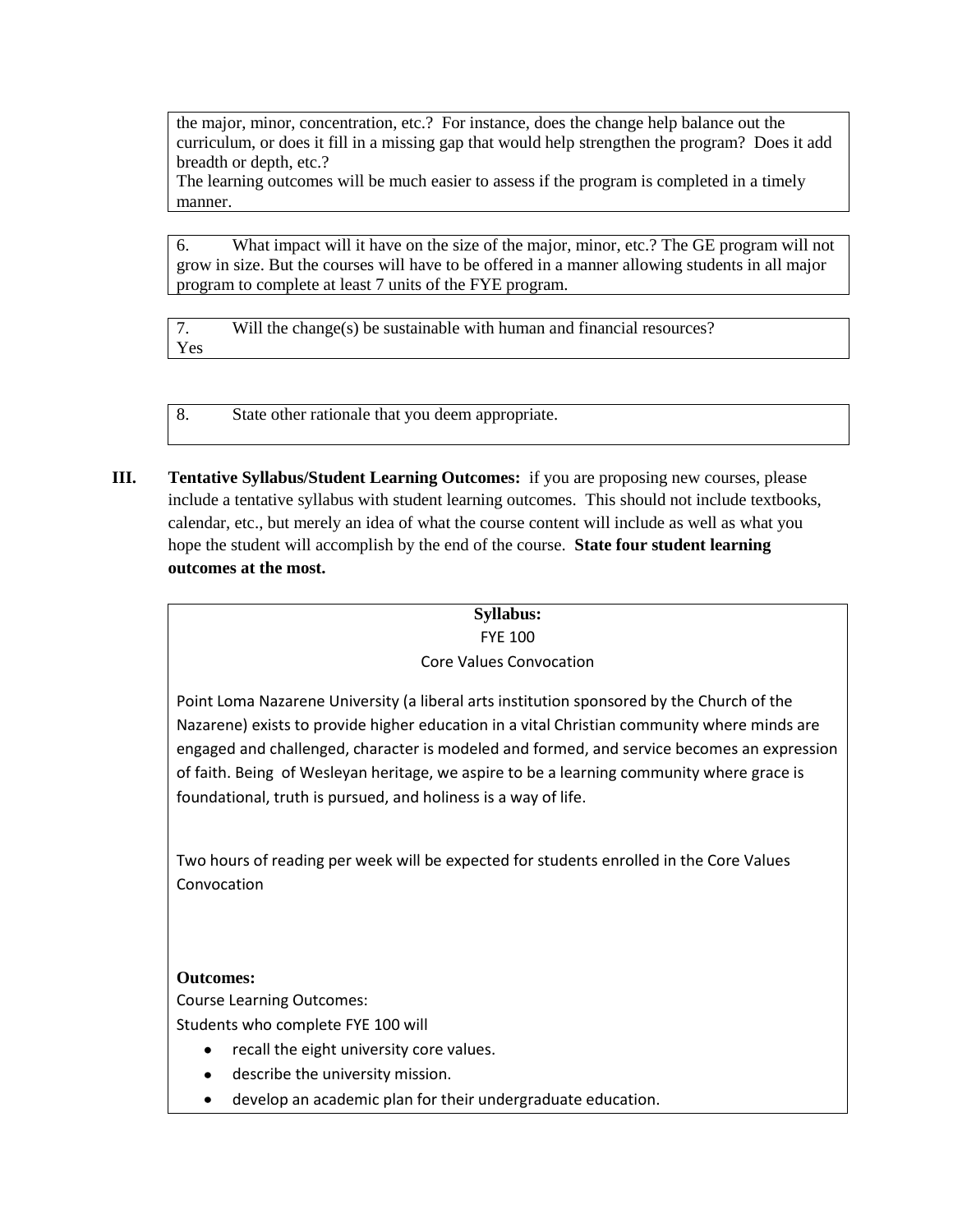### **IV. Catalog Copy:** What will these changes look like in the catalog?

- 1. If proposing to substitute new courses for old ones, **list old and new course descriptions side by side.**
- 2. State with precision what a new major, concentration, minor will look like.
	- Keep in mind academic policies with regard to number of units for major, minors, etc. See resource section at the end of this template.

| Catalog Copy (Present)                                                                                                                                                                                                                |                                                                                                                                                                                                | Catalog Copy (New)                                                                                                                                                                                                       |                     |                                                                                                                                                                              |              |
|---------------------------------------------------------------------------------------------------------------------------------------------------------------------------------------------------------------------------------------|------------------------------------------------------------------------------------------------------------------------------------------------------------------------------------------------|--------------------------------------------------------------------------------------------------------------------------------------------------------------------------------------------------------------------------|---------------------|------------------------------------------------------------------------------------------------------------------------------------------------------------------------------|--------------|
| <b>II. Developing Cognitive Abilities</b><br>A pursuit of personal awareness and skill<br>development, focusing on the analytical,<br>communication, and quantitative skills<br>necessary for successful living in modern<br>society. |                                                                                                                                                                                                | Rather than having a four part description of the<br>GE program, the first entry will read:<br>First Year Experience<br>L.<br>A. Core Values Convocation (1 course; 1<br>unit)<br>Course<br><b>Title</b><br><b>Units</b> |                     |                                                                                                                                                                              |              |
| A. Personal Development [1 course; 3-4<br>units]<br><b>Units</b><br><b>Course Title</b>                                                                                                                                               |                                                                                                                                                                                                | FYE 100 Core Values Convocation<br>$\overline{1}$<br>"Responding to the Sacred" Will become Roman<br>Numeral II followed by                                                                                              |                     |                                                                                                                                                                              |              |
|                                                                                                                                                                                                                                       |                                                                                                                                                                                                | <b>III. Developing Cognitive Abilities</b>                                                                                                                                                                               |                     |                                                                                                                                                                              |              |
| <b>PSY</b><br>101                                                                                                                                                                                                                     | Introduction to theories and<br>issues in psychology as these<br>relate to the student's own level<br>of need to develop socially,<br>mentally, and spiritually.<br>Attitudes and skills which |                                                                                                                                                                                                                          | society.            | A pursuit of personal awareness and skill<br>development, focusing on the analytical,<br>communication, and quantitative skills<br>necessary for successful living in modern |              |
|                                                                                                                                                                                                                                       | contribute to academic success;<br>specifically understanding<br>Point Loma as an academic,                                                                                                    | 4                                                                                                                                                                                                                        | units]              | A. Personal Development [1 course; 3                                                                                                                                         |              |
|                                                                                                                                                                                                                                       | religious, and social culture                                                                                                                                                                  |                                                                                                                                                                                                                          | <b>Course Title</b> |                                                                                                                                                                              | <b>Units</b> |
|                                                                                                                                                                                                                                       | have special focus. Colloquium,<br>lectures, and small group<br>laboratory experiences are                                                                                                     |                                                                                                                                                                                                                          | 101                 | FYE/PSY <sub>Psychology</sub> of Personal<br>Development                                                                                                                     | 3            |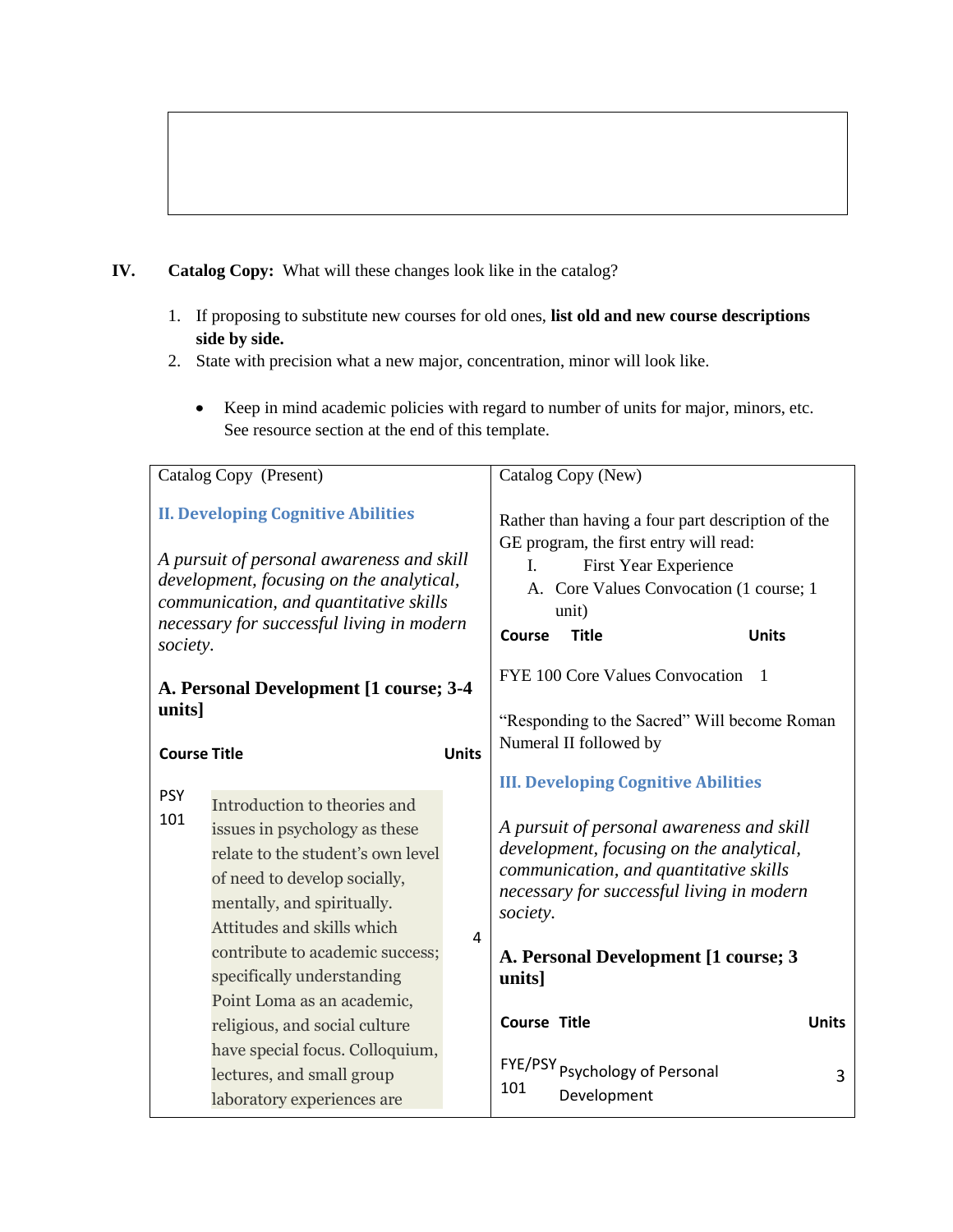|                                                                                                                                                               | 101.             | used. A student who was in<br>high school a year ago or less<br>will need to take Psychology  |              |                                  | Required of first-time freshmen<br>(those graduating from high school<br>the spring prior to attending<br>PLNU), as well as transfer students<br>with fewer than 24 units |                                                                                                                                                                                                                                         |              |   |
|---------------------------------------------------------------------------------------------------------------------------------------------------------------|------------------|-----------------------------------------------------------------------------------------------|--------------|----------------------------------|---------------------------------------------------------------------------------------------------------------------------------------------------------------------------|-----------------------------------------------------------------------------------------------------------------------------------------------------------------------------------------------------------------------------------------|--------------|---|
|                                                                                                                                                               | All others take: |                                                                                               |              | transferred.<br>All others take: |                                                                                                                                                                           |                                                                                                                                                                                                                                         |              |   |
| <b>PSY</b><br>103                                                                                                                                             |                  | <b>General Psychology</b><br>Required of transfer students<br>with 24 semester units or more. | 3            |                                  | <b>General Psychology</b>                                                                                                                                                 | Required of transfer students with<br>24 semester units or more.                                                                                                                                                                        |              |   |
| <b>B.</b> Critical Thinking and<br>Communication [2 courses; 6-8 units]<br>All students must fulfill the composition<br>requirement prior to the junior year. |                  |                                                                                               |              | 8 units]                         | <b>B.</b> Critical Thinking and<br><b>Communication [2 courses; 6-</b><br>All students must fulfill the                                                                   |                                                                                                                                                                                                                                         |              |   |
| Course<br><b>WRI 110</b>                                                                                                                                      |                  | <b>Title</b><br>College Composition                                                           | <b>Units</b> |                                  | to the junior year.                                                                                                                                                       | composition requirement prior                                                                                                                                                                                                           |              |   |
|                                                                                                                                                               |                  | <b>OR</b>                                                                                     | 5            |                                  | <b>Course</b>                                                                                                                                                             | <b>Title</b>                                                                                                                                                                                                                            | <b>Units</b> |   |
| $116*$                                                                                                                                                        |                  | WRI 115- College Composition<br><b>OR</b>                                                     | 3, 2         |                                  | FYE/WRICollege<br>110                                                                                                                                                     | Composition                                                                                                                                                                                                                             | 5            |   |
| <b>WRI 120</b>                                                                                                                                                |                  | Honors in College<br>Composition                                                              | 3            |                                  | FYE/WRICollege                                                                                                                                                            | <b>OR</b>                                                                                                                                                                                                                               |              |   |
|                                                                                                                                                               |                  | * * * * * * * * * * * * * * * * * * * *                                                       |              | <b>PSY 103</b>                   | $115 -$                                                                                                                                                                   | Composition                                                                                                                                                                                                                             | 3, 2         |   |
|                                                                                                                                                               |                  | COM 100 Principles of Human<br>Communication<br><b>OR</b>                                     | 3            |                                  | 116*<br><b>FYE/WRI</b><br>120                                                                                                                                             | <b>OR</b><br>Honors in<br>College                                                                                                                                                                                                       | 3            | 3 |
| <b>COM 231</b>                                                                                                                                                |                  | Argumentation and<br>Debate                                                                   | 3            |                                  |                                                                                                                                                                           | Composition<br>* * * * * * * * * * * * * * * * *                                                                                                                                                                                        |              |   |
|                                                                                                                                                               |                  | *Note: A diagnostic exam given in the                                                         |              |                                  |                                                                                                                                                                           | * * *                                                                                                                                                                                                                                   |              |   |
| beginning of the semester will determine if<br>the student needs to co-enroll in Writing<br>097, along with Writing 110, Writing 115,<br>or Writing 116.      |                  |                                                                                               |              |                                  |                                                                                                                                                                           | COM 100 Principles of<br>Human<br>Communication<br><b>OR</b>                                                                                                                                                                            | 3            |   |
|                                                                                                                                                               |                  |                                                                                               |              |                                  | <b>COM 231</b>                                                                                                                                                            | Argumentation<br>and Debate                                                                                                                                                                                                             | 3            |   |
|                                                                                                                                                               |                  |                                                                                               |              |                                  |                                                                                                                                                                           | *Note: A diagnostic exam given<br>in the beginning of the semester<br>will determine if the student<br>needs to co-enroll in Writing<br>097, along with Writing 110,<br>Writing 115, or Writing 116.<br>**Note: At least three units of |              |   |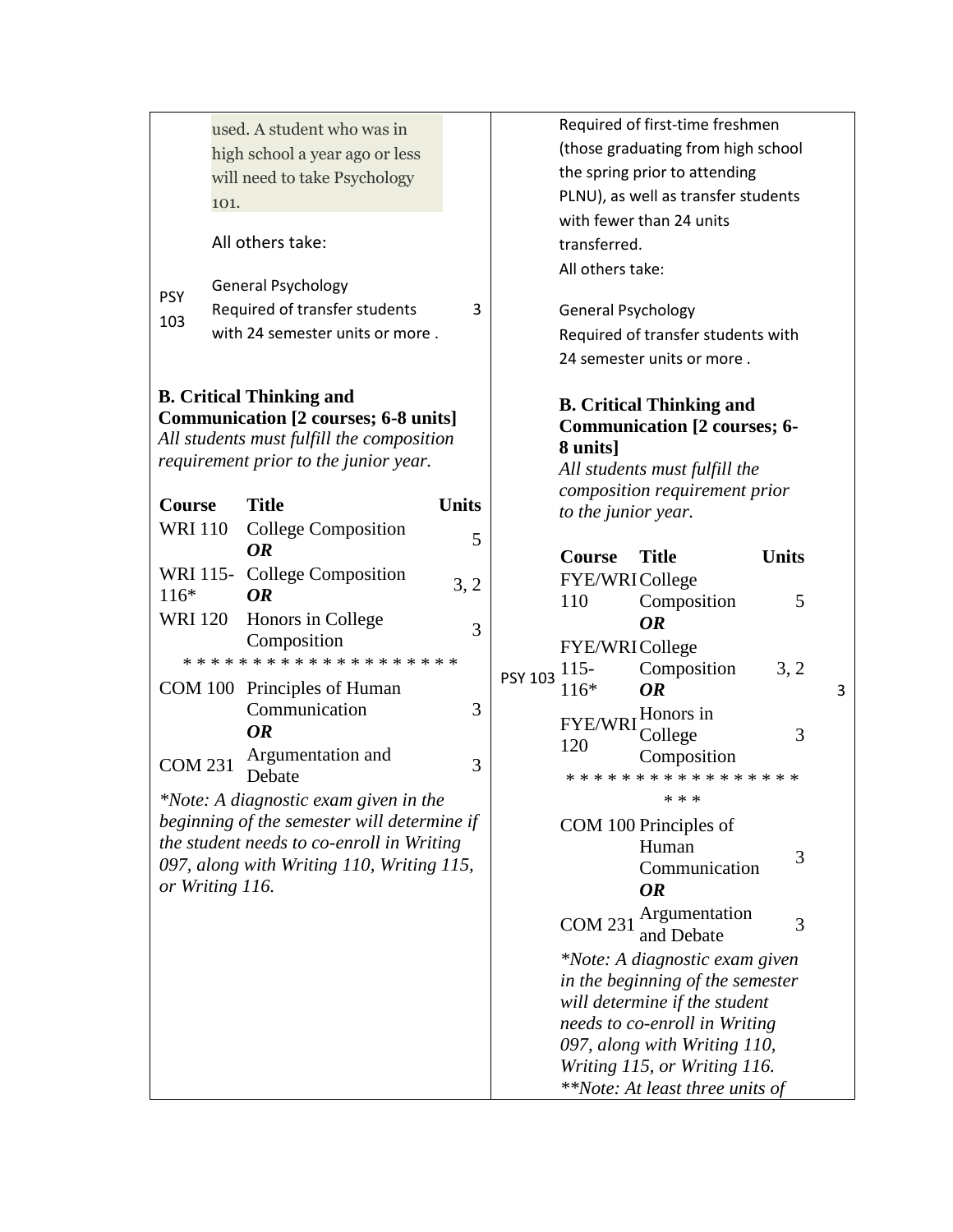| College Composition must be<br>completed in the student's first<br>two semesters as a part of the<br>First Year Experience program. |
|-------------------------------------------------------------------------------------------------------------------------------------|
|                                                                                                                                     |

| Old Descriptions | New Descriptions                                 |  |
|------------------|--------------------------------------------------|--|
|                  | FYE 100 (1) An introduction to Christian         |  |
|                  | higher education and the core values of Point    |  |
|                  | Loma Nazarene University. Must be completed      |  |
|                  | by first-time freshmen and all transfer students |  |
|                  | within the first two semesters of enrollment.    |  |
|                  |                                                  |  |

#### **V. Recorded Department/School Vote:**

Please state how your department or school voted for this proposal. By consensus, the proposals were approved unanimously.

#### **VI. Library Impact:**

Will the library holdings sustain the proposed changes?

**No they will not.**

#### **VII. Technological Impact:**

- 1. Will new software be needed?
- 2. Will there be sufficient lab space if needed?

No new technological support will be required.

#### **VIII. Final Summary: Review course and staffing impact with your College Dean.**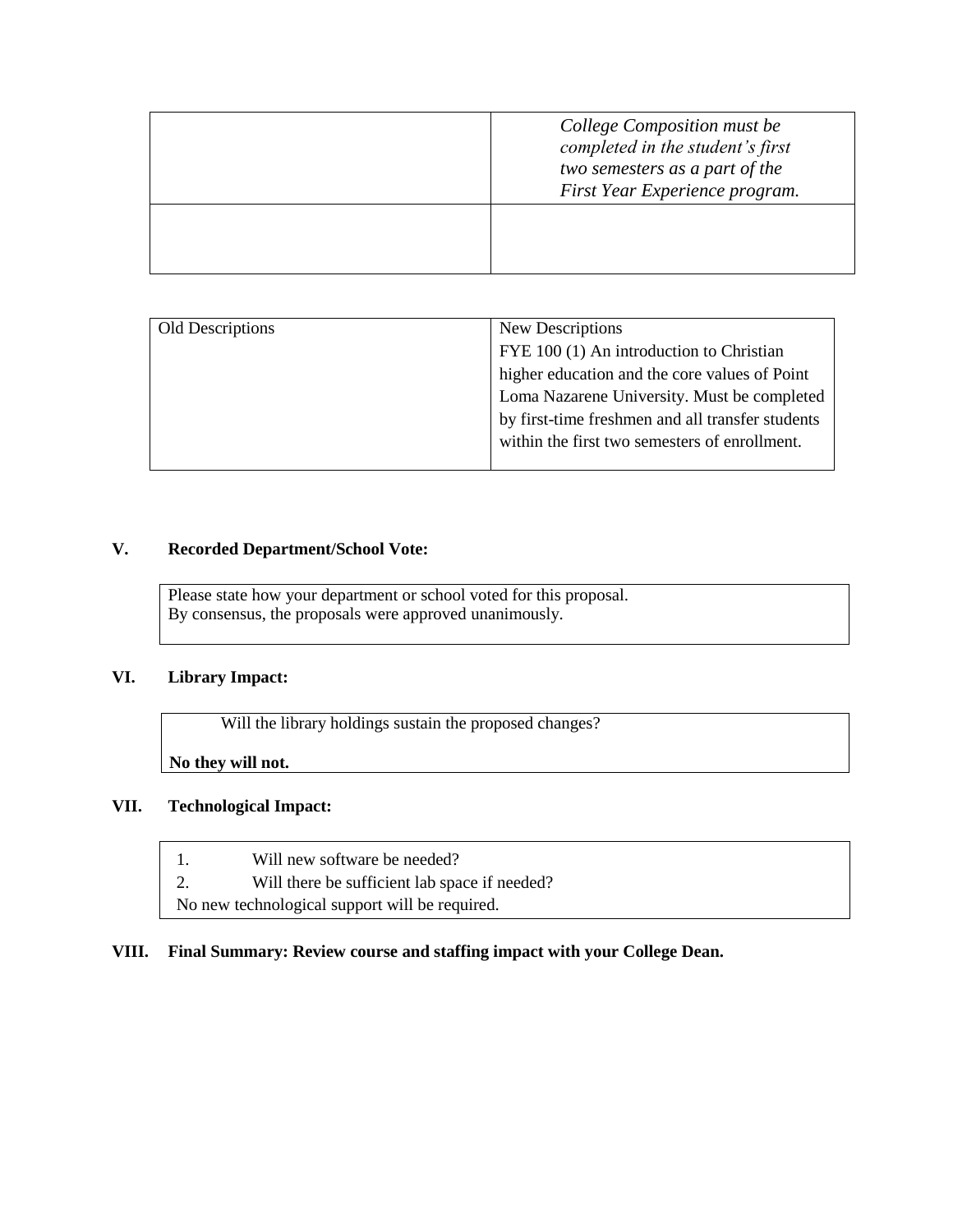**Total course additions: 1**

**Total course deletions: 0**

**Total unit additions: 1**

**Total unit deletions: 1 (see Proposal IV from the Psychology Department)**

**Rotation of courses or deletion of sections to accommodate additions:**

**Staffing impact/increase or decrease: No impact.**

#### **IX. Academic Policies Information to facilitate your work:**

#### **Majors:**

- 1. Maximum number of units for a B.A. major: **49 units beyond G.E.**
- 2. Maximum number of units for a B.S. major: **59 units beyond G.E.**
- 3. Minimum number of upper division units in any major: **24 units**, half of which must be completed in residency.

#### **Minors:**

- 1. Minimum number of units for a minor: **16 units**
- 2. Minimum number of upper division units: **12 units**
- 3. Minimum number of units completed in residency: **9 units**

**NON ACTION OR PROCEDURAL CHANGES:** these changes will not go to the faculty floor for a vote. These are changes that include: revision of course descriptions including title, number or prerequisites, alternate year listing in the Catalog and the cross listing of courses.

#### **I. List proposals with a one line abstract:**

Proposal I: To change xx description to read…..

Proposal II: To change pre-requisites for xx course….etc.

Proposal I: To cross list Wri 110, Wri 115, Wri 116, and Wri 120 as Fye 110, Fye 115, Fye 116, and Fye 120.

Proposal II: To cross list Psy 101 as Fye 101

 $\setminus$ 

**II. List current descriptions and new descriptions side by side.**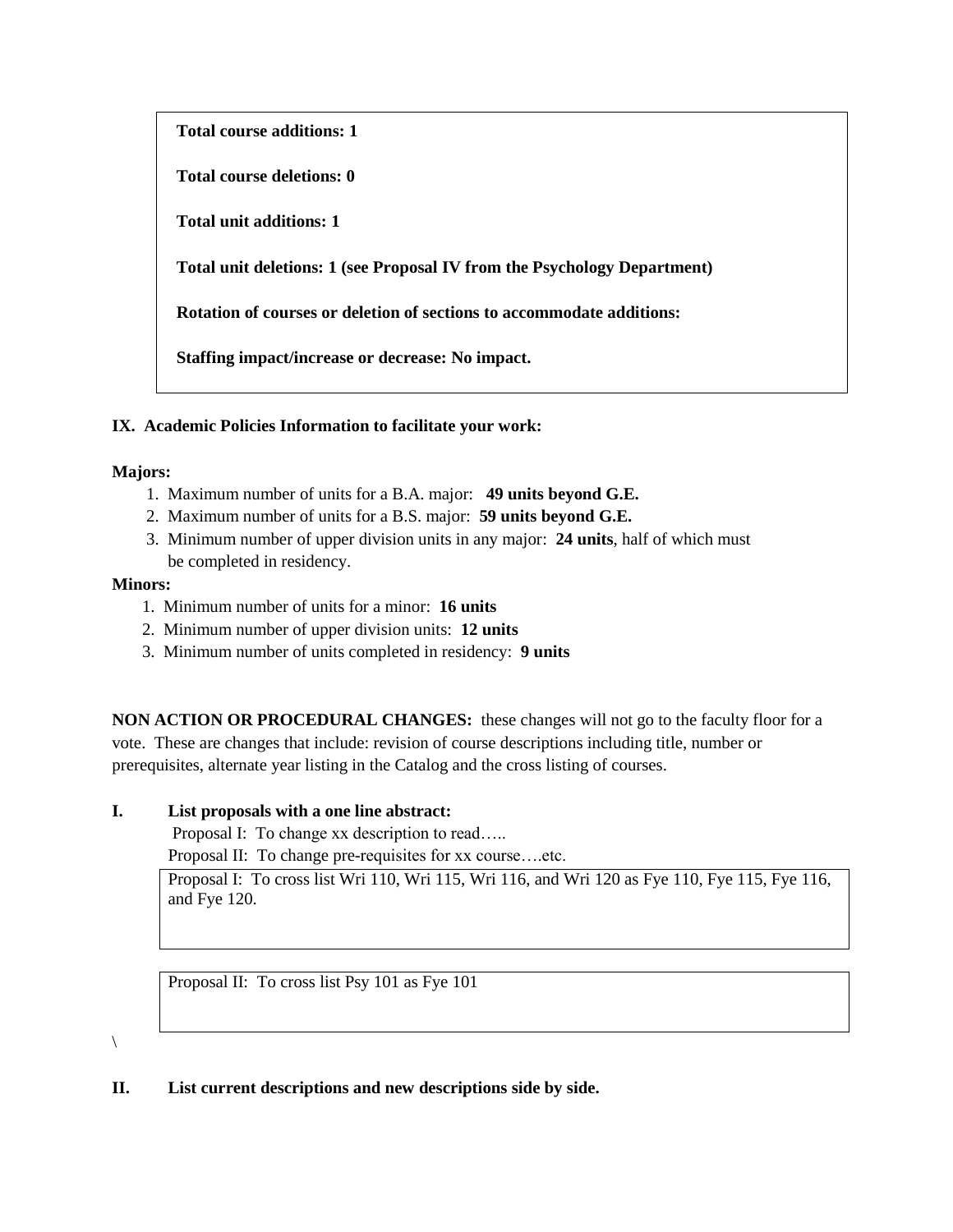| <b>Current Descriptions</b> |                                        | New Descriptions |                                            |  |
|-----------------------------|----------------------------------------|------------------|--------------------------------------------|--|
| <b>PSY</b>                  | Psychology of Personal Development     |                  | FYE/PSY Psychology of Personal Development |  |
| 101                         | Required of first-time freshmen (those | 101              |                                            |  |
|                             | graduating from high school the spring |                  | Required of first-time freshmen            |  |
|                             | prior to attending PLNU), as well as   |                  | (those graduating from high school         |  |
|                             | transfer students with fewer than 24   |                  | the spring prior to attending PLNU),       |  |
|                             | units transferred.                     |                  | as well as transfer students with          |  |
|                             |                                        |                  | fewer than 24 units transferred.           |  |
|                             |                                        |                  | All others take:                           |  |
|                             |                                        |                  |                                            |  |
|                             |                                        |                  |                                            |  |

| Course             | <b>Title</b>                     | <b>Units</b> | <b>Course</b> | <b>Title</b>                                 | Jnits |
|--------------------|----------------------------------|--------------|---------------|----------------------------------------------|-------|
| <b>WRI 110</b>     | <b>College Composition</b><br>OR |              |               | FYE/WRI 110 College Composition<br>OR        |       |
| WRI 115-<br>$116*$ | <b>College Composition</b><br>OR |              | $116*$        | FYE/WRI 115- College Composition<br>OR       |       |
| <b>WRI 120</b>     | Honors in College<br>Composition |              |               | FYE/WRI 120 Honors in College<br>Composition |       |

### **III. Rationale:** include such things as:

- 1. To make descriptions more efficient;
- 2. To align content with what is actually being taught;
- 3. To meet standards for……

**Rationale:** The university is committed to offering students a first year experience program. These proposals will make that program more visible.

WASC officials have encouraged the university to develop a more coherent First Year Experience program. Proposals III and IV

The changes make current practice more visible and coherent.

#### **Final Check-off List:**

- \_\_ The College Dean has been consulted.
- \_\_ All affected departments have been contacted.